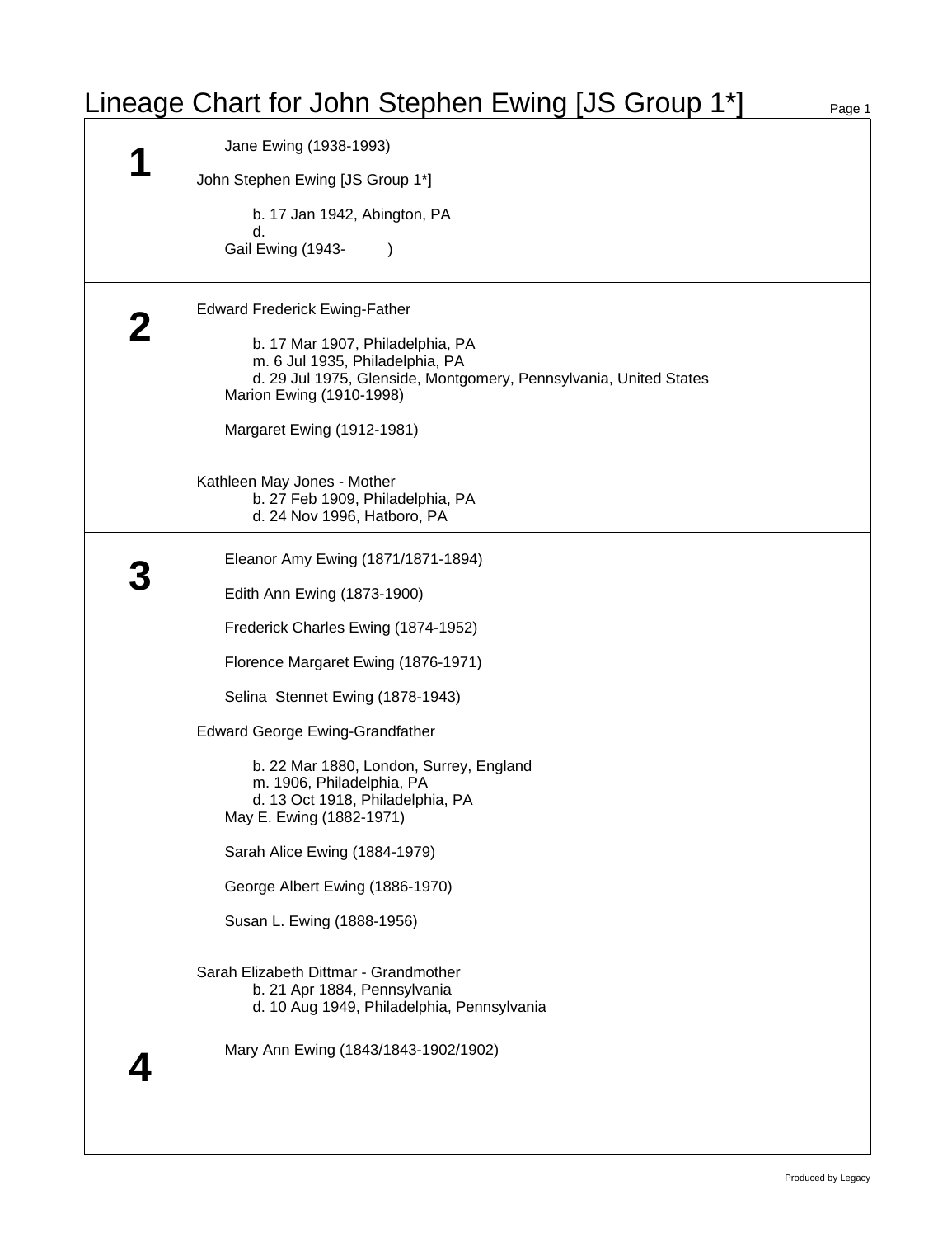## Lineage Chart for John Stephen Ewing [JS Group 1\*] Page 2

|   | <b>Edward Ewing-Great-grandfather</b>                                                                                                                          |
|---|----------------------------------------------------------------------------------------------------------------------------------------------------------------|
|   | b. Feb 1849, St. Lukes, Middlesex, England<br>m. 26 Feb 1871, Hackney, Middlesex, London<br>d. 17 Aug 1938, Philadelphia, PA<br>Charles Ewing (1851/1851-1918) |
|   | George Stennett Ewing (1853/1853-1893)                                                                                                                         |
|   | James Bracy Ewing (1855/1855-1913)                                                                                                                             |
|   | Eleanor Amy Fairey - Great-grandmother<br>b. 26 Jun 1845, Stepney, Middlesex, England<br>d. 10 Mar 1900, Philadelphia                                          |
| 5 | James Ewing (Abt 1810-Between 1810/1813)                                                                                                                       |
|   | Joseph Ewing (1812-1853/1853)                                                                                                                                  |
|   | James Ewing-2nd great-grandfather                                                                                                                              |
|   | b. Abt 1813, Winwick Lane, London<br>m. 16 Feb 1836, the City of London<br>d. Oct 1879, London, England<br>Jane Ewing (1815-1905)                              |
|   | Margaret Ewing (1817-1899)                                                                                                                                     |
|   | Sarah Maria Stennett - 2nd great-grandmother<br>b. 16 Jun 1814, Middlesex, London<br>d. JAN 1868-MAR 1868, London, Middlesex                                   |
|   | John Ewing (1775-1853/1860)                                                                                                                                    |
|   | William Ewing (1783-1864/1864)                                                                                                                                 |
|   | Matthew Ewing-3rd great-grandfather                                                                                                                            |
|   | b. 1786, London, Surrey<br>m. 21 Jan 1809, London, Middlesex<br>d. 8 Sep 1870, London, Middlesex<br>David Ewing (Abt 1792-1845)                                |
|   | Robert Ewing (Abt 1796-1846)                                                                                                                                   |
|   | Mary Syrett - 3rd great-grandmother<br>b. 1789, London, Middlesex<br>d. JAN 1876-MAR 1876, London, Middlesex                                                   |
|   | Matthew Ewing-4th great-grandfather                                                                                                                            |
|   | b. Abt 1745<br>m. Abt 1773<br>d. 1824, bur. Southwark, Surrey                                                                                                  |
|   |                                                                                                                                                                |